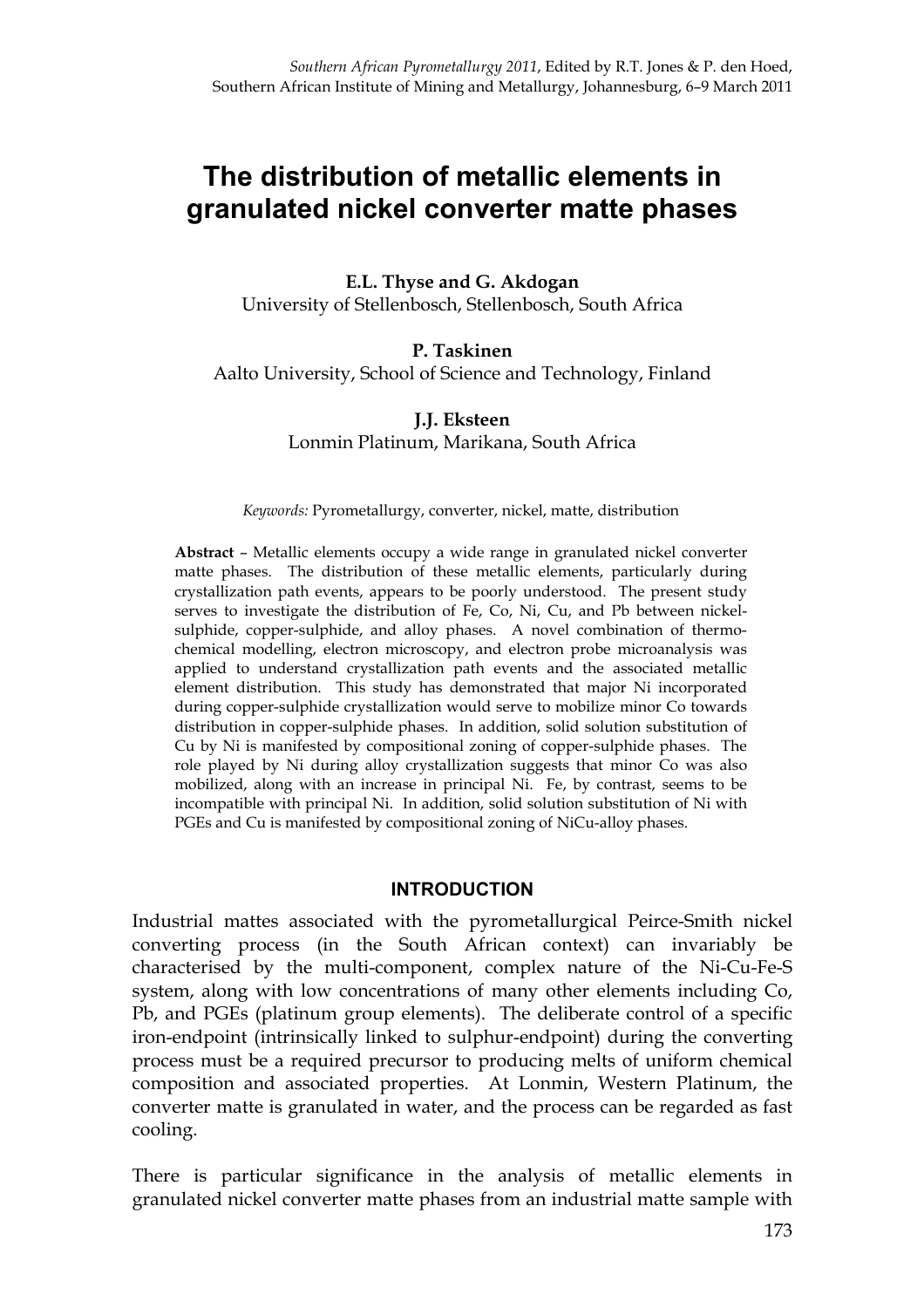a reported low iron-endpoint of 0.15% by mass. Closely related previous studies have underscored the fact that metallic elements occupy a wide range in, particularly, hexagonal (rhombohedral) heazlewoodite, tetragonal chalcocite, and face-centred cubic alloy type structures. For this reason, an investigation is required into the distribution of the transition elements (Fe, Co, Ni, and Cu) and the heavy element, Pb, between nickel-sulphide, coppersulphide, and alloy phases. It is further relevant to contrast actual and equilibrium trace, minor, and major metallic element distributions as an indication towards the true conditions of crystallization. In addition, the resultant microstructures form a primary part of the processing characteristics of the host phases.

# **CHEMICAL COMPOSITION OF SULPHIDE PHASES**

Electron probe microanalysis was essential to a comprehensive compositional investigation. For this purpose, electron probe microanalysis was performed on representative analytical sub-samples with a Cameca SX50 microprobe, equipped with four wavelength dispersive spectrometers and an energy dispersive spectrometer. The system was calibrated using reference standards of pure Fe, Co, Ni, Cu, Pb, Pd, Pt, Rh, Ru, Ir, and Os, and a pyrrhotite (FeS) reference was used for S. The analysis was performed exclusively on wavelength dispersive spectrometers. The analytical precision was limited by the approximately 2 μm beam diameter, associated interaction volume, size and heterogeneity of the analysed structures. A complete description of the analytical technique can be found in Thyse**<sup>1</sup>** et al., (2010). All percentages are in mass% unless otherwise indicated.

# **Distribution of metallic elements in nickel-sulphide phases**

Twenty-two point analyses with respect to massive indistinguishable heazlewoodite type structures on a selection of particles confirms the presence of invariably Ni-rich, relatively S-poor phases. The principal compositional range of Ni (with respect to the twenty-two point analyses) averages 66.56%, but varies between 60.52% and 71.08%. The S concentration varies between 17.66% and 26.80%, with an average of 23.34%. Table І reports the average concentrations for the major, minor and trace metallic elements distributed in the probed nickel-sulphide phases.

| <b>Element</b> | <b>Detection Limit</b><br>(ppm) | <b>Phases</b><br>below D.L. | <b>Phases</b><br><b>Analysed</b> | Average<br>Analysis (ppm) |
|----------------|---------------------------------|-----------------------------|----------------------------------|---------------------------|
| Cu             | 700                             |                             | 21                               | 54 908                    |
| Co             | 200                             | None                        | 22                               | 4 7 5 7                   |
| Pb             | 1200                            |                             | 21                               | 2 1 1 9                   |
| Fe             | 200                             | <b>None</b>                 | 22                               | 877                       |

**Table I:** Average metallic element distribution in ppm with respect to nickel-sulphide phases

**\*D.L.** - Detection Limit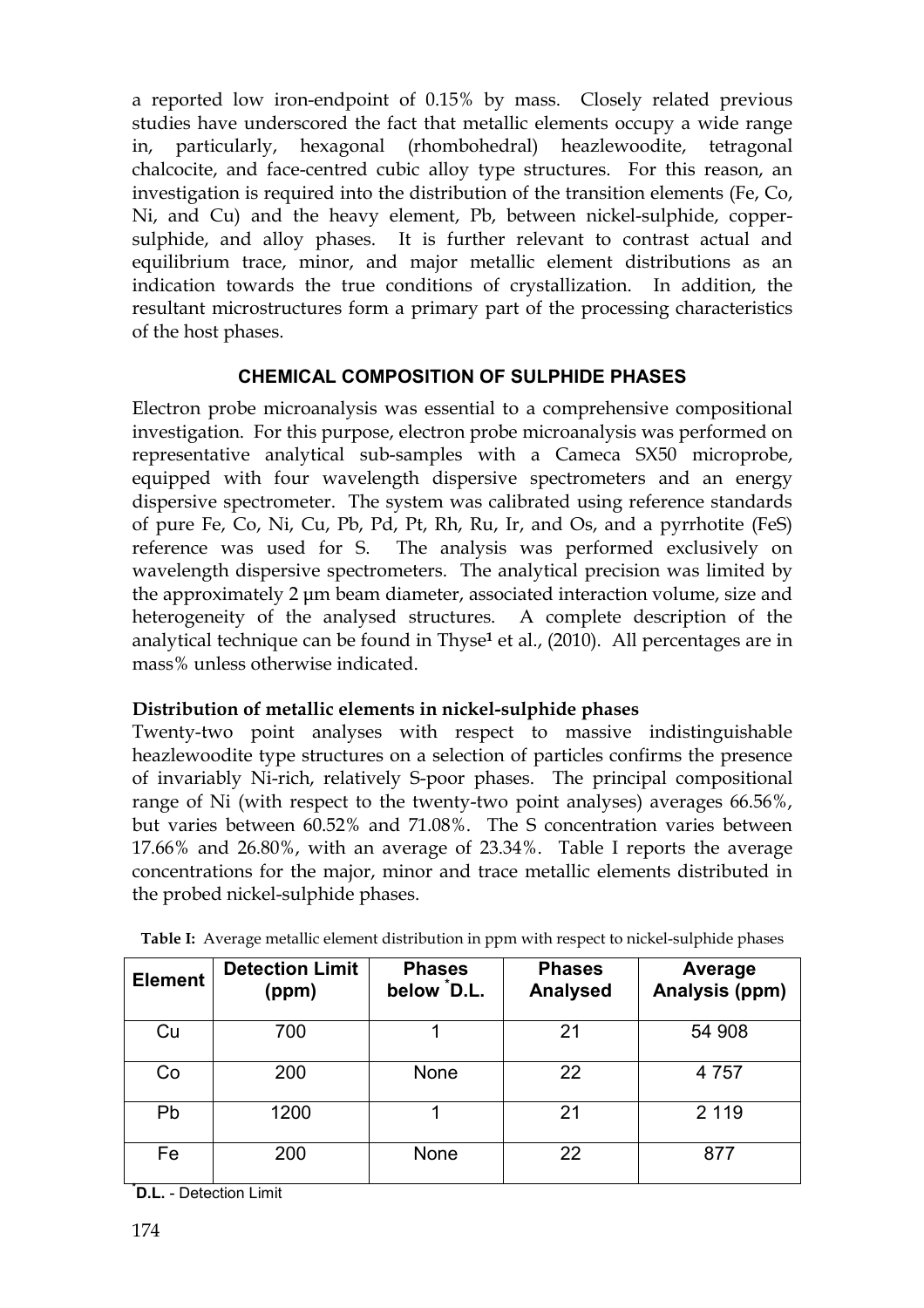Most of the phases probed contain major Cu with concentrations varying between a minimum of 0.97% and a maximum of 13.84%. Co, Pb, and Fe concentrations vary between minima of (1 982, 1 309, and 296 ppm) and maxima of (6 796, 2 950, and 2 638 ppm), respectively. It is important to note that the concentrations for this study refer to the analysis at the core of the respective phases. Additionally, minor and trace PGEs distributed in nickelsulphide phases are reported in Thyse**<sup>1</sup>** et al., (2010).

# **Distribution of metallic elements in copper-sulphide phases**

The nickel-sulphide phases form a cementing matrix embedding well-rounded chalcocite type structures, as shown in Thyse**<sup>2</sup>** et al., (2010). Eighteen point analyses with respect to the chalcocite type structures on various particles confirm the presence of invariably Cu-rich, relatively S-poor phases. The principal compositional range of Cu (with respect to the eighteen point analyses) averages 71.32%, but varies between 65.92% and 76.57%. The S concentration averages 20.12%, but varies between 19.22% and 20.76%.

Table II reports the average concentrations for the major and minor metallic elements distributed in the probed copper-sulphide phases.

| <b>Element</b> | <b>Detection Limit</b><br>(ppm) | <b>Phases</b><br>below D.L. | <b>Phases</b><br><b>Analysed</b> | Average<br>Analysis (ppm) |
|----------------|---------------------------------|-----------------------------|----------------------------------|---------------------------|
| Ni             | 700                             | <b>None</b>                 | 18                               | 84 155                    |
| Co             | 200                             | <b>None</b>                 | 18                               | 1625                      |
| Fe             | 200                             | <b>None</b>                 | 18                               | 1 2 5 3                   |

**Table II:** Average metallic element distribution in ppm with respect to copper-sulphide phases

**\*D.L.** - Detection Limit

All the phases probed contain major Ni, with concentrations varying between a minimum of 3.92% and a maximum of 15.23%. Co and Fe concentrations vary between minima of (1 144 and 521 ppm) and maxima of (2 844 and 7 302 ppm), respectively. In contrast (to nickel-sulphide phases), the copper-sulphide phases appear to be Pb-poor, as no detectable concentrations were present.

Figure 1 considers (with respect to copper-sulphide phases) the Ni and Co specific concentrations in relation to the Cu:S inter-element ratio.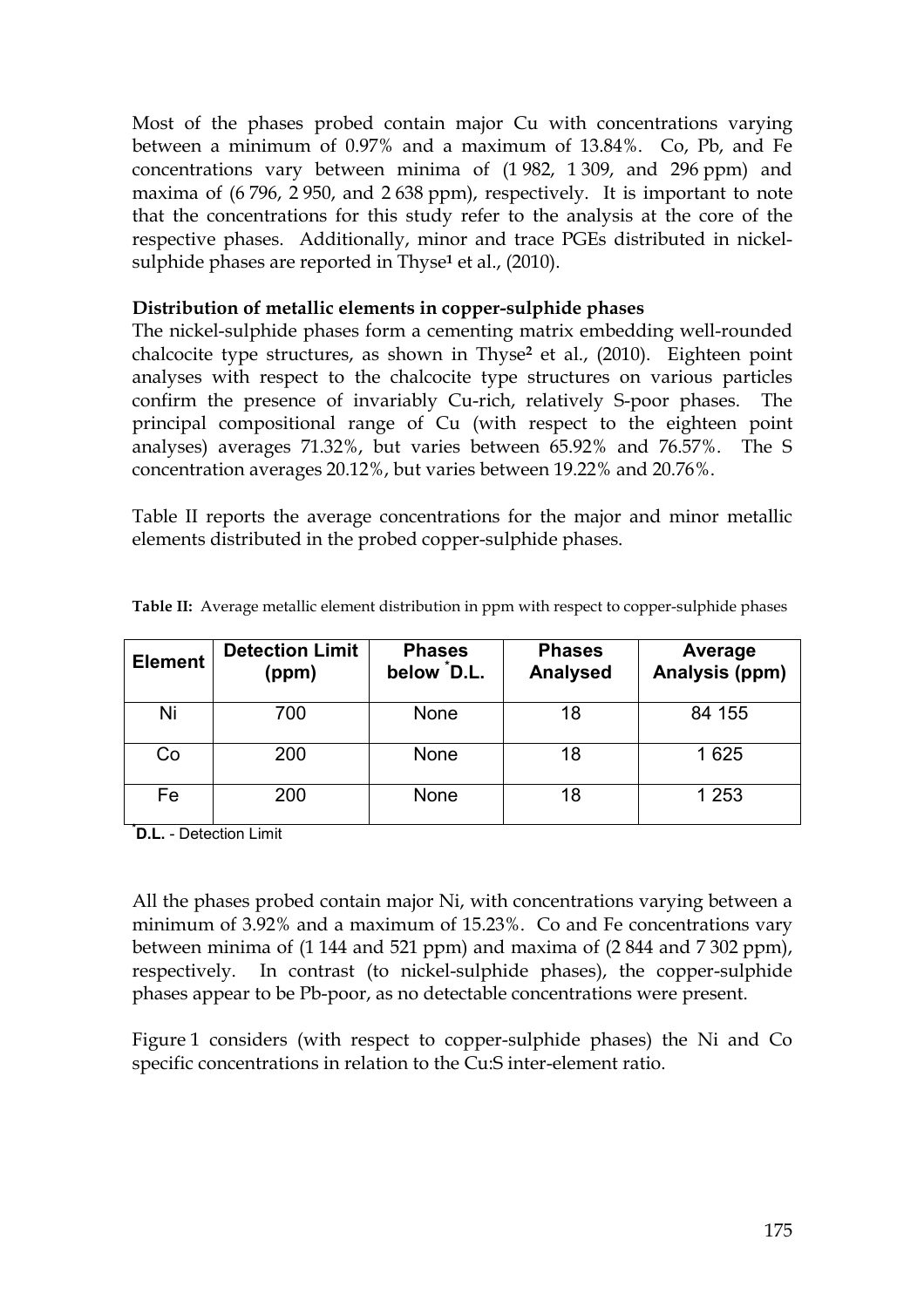

**Figure 1:** Metallic element-specific concentrations in ppm, in relation to the Cu:S ratio for (a) Ni and (b) Co

The trend for Figure 1a suggests a strong decrease in Ni concentration with a moderate increase in Cu:S ratio. In comparison, the trend for Figure 1b suggests a weak decrease in Co concentration with a moderate increase in Cu:S ratio.

# **CHEMICAL COMPOSITION OF ALLOY PHASES**

Eighteen point analyses with respect to alloy type structures on a selection of particles confirms the presence of invariably NiCu-dominant, relatively Sdeficient phases. The principal compositional ranges of Ni and Cu (with respect to the eighteen point analyses) average 52.70% and 25.15%, but vary between (42.91% and 63.47%) and (14.66% and 36.79%), respectively. The S concentration varies between 1.76% and 14.97%, with an average of 7.34%.

Table III reports the average concentrations for the minor metallic elements distributed in the probed NiCu-alloy phases.

| <b>Element</b> | <b>Detection Limit</b><br>(ppm) | <b>Phases</b><br>below D.L. | <b>Phases</b><br><b>Analysed</b> | Average<br>Analysis (ppm) |
|----------------|---------------------------------|-----------------------------|----------------------------------|---------------------------|
| Co             | 200                             | <b>None</b>                 | 18                               | 5 2 7 0                   |
| Pb             | 1200                            |                             | 17                               | 2420                      |
| Fe             | 200                             | <b>None</b>                 | 18                               | 1693                      |

**Table III:** Average metallic element distribution in ppm, with respect to NiCu-alloy phases

**\*D.L.** - Detection Limit

176 All the phases probed contain minor Co and Fe, with concentrations varying between minima of (2 465 and 1 151 ppm) and maxima of (6 874 and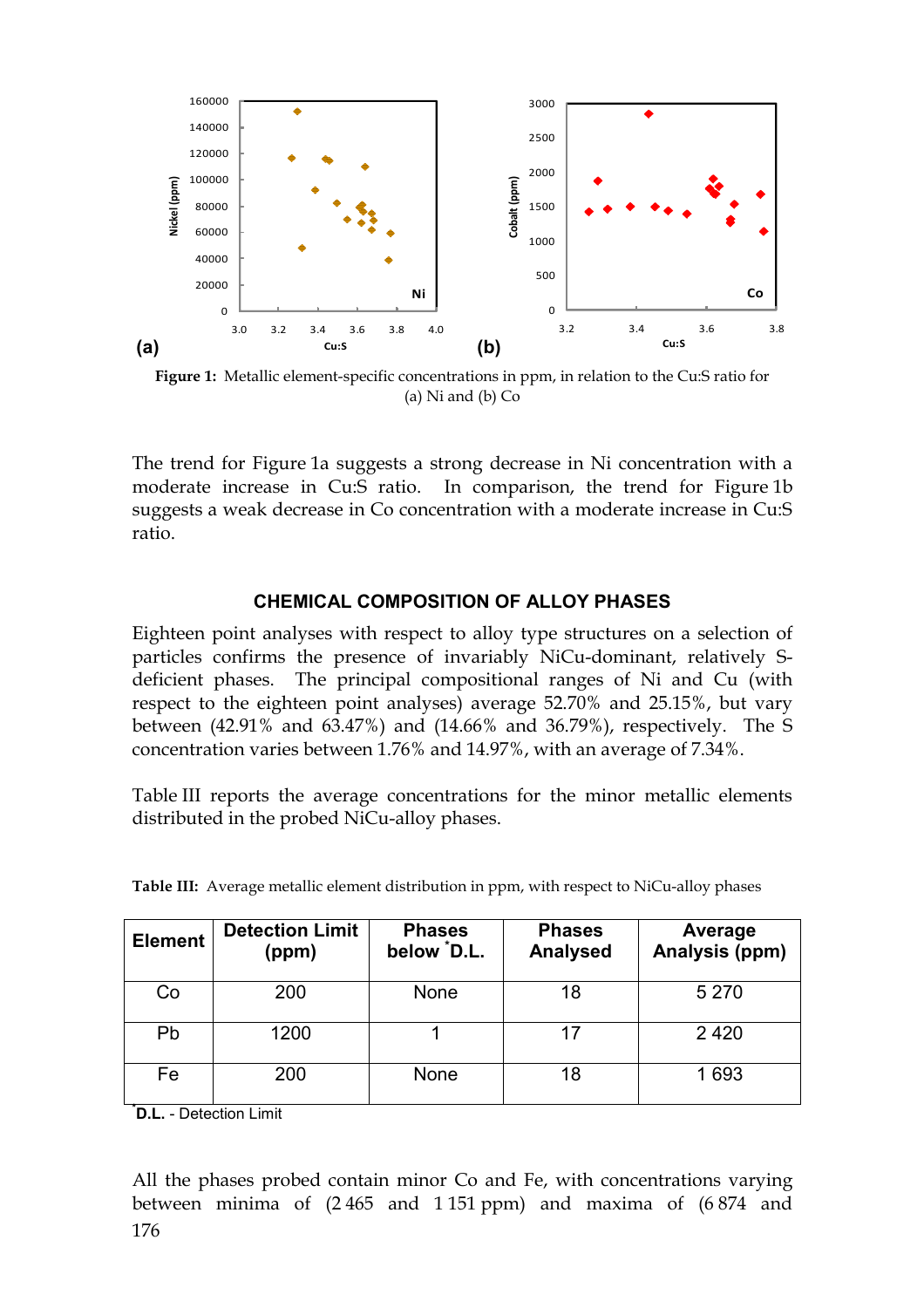2 444 ppm), respectively. The Pb concentration varied between a minimum of 1 564 ppm and a maximum of 9 464 ppm. The major and minor PGEs distributed in the NiCu-alloy phases are also reported in Thyse**1** et al., (2010).

Figure 2 considers (with respect to NiCu-alloy phases) the Co and Fe specific concentrations in relation to the Ni:Cu inter-element ratio.



**Figure 2:** Metallic element-specific concentrations in ppm, in relation to the Ni:Cu ratio for (a) Co and (b) Fe

The trend for Figure 2a suggests an increase in Co concentration with an increase in Ni:Cu ratio. In contrast, the trend for Figure 2b suggests a decrease in Fe concentration with an increase in Ni:Cu ratio.

### **COMPOSITIONAL VARIATION**

The variation in major and principal elements within and between respective phases were characterised using a JEOL JSM-7001F FEG SEM employing compositional imaging, and EDS-induced high-resolution element-specific phase mapping. An accelerating voltage of 15 kV and probe current of 90 µA proved optimal for this purpose. Figure 3 provides penetrative illustrations of phase morphology and the major and principal Ni, Cu, and S distributions.

The compositional micrograph, shown in Figure 3a, provides indication of a complex intergrowth relationship between the nickel-sulphide (Hw) matrix, copper-sulphide (Cc), and NiCu-alloy phases. Figure 3b maps (in false colour contrast) the Ni distribution within and between the relevant phases. The marked specificity of principal Ni distributed within the nickel-sulphide matrix is particularly noteworthy. Moreover, the contact between the nickel-sulphide matrix and copper-sulphide phases can distinctly be characterised by a thin border zone of smaller principal Ni content. The copper-sulphide phases also exhibit compositional zonation with the major Ni distribution increasing away from the core.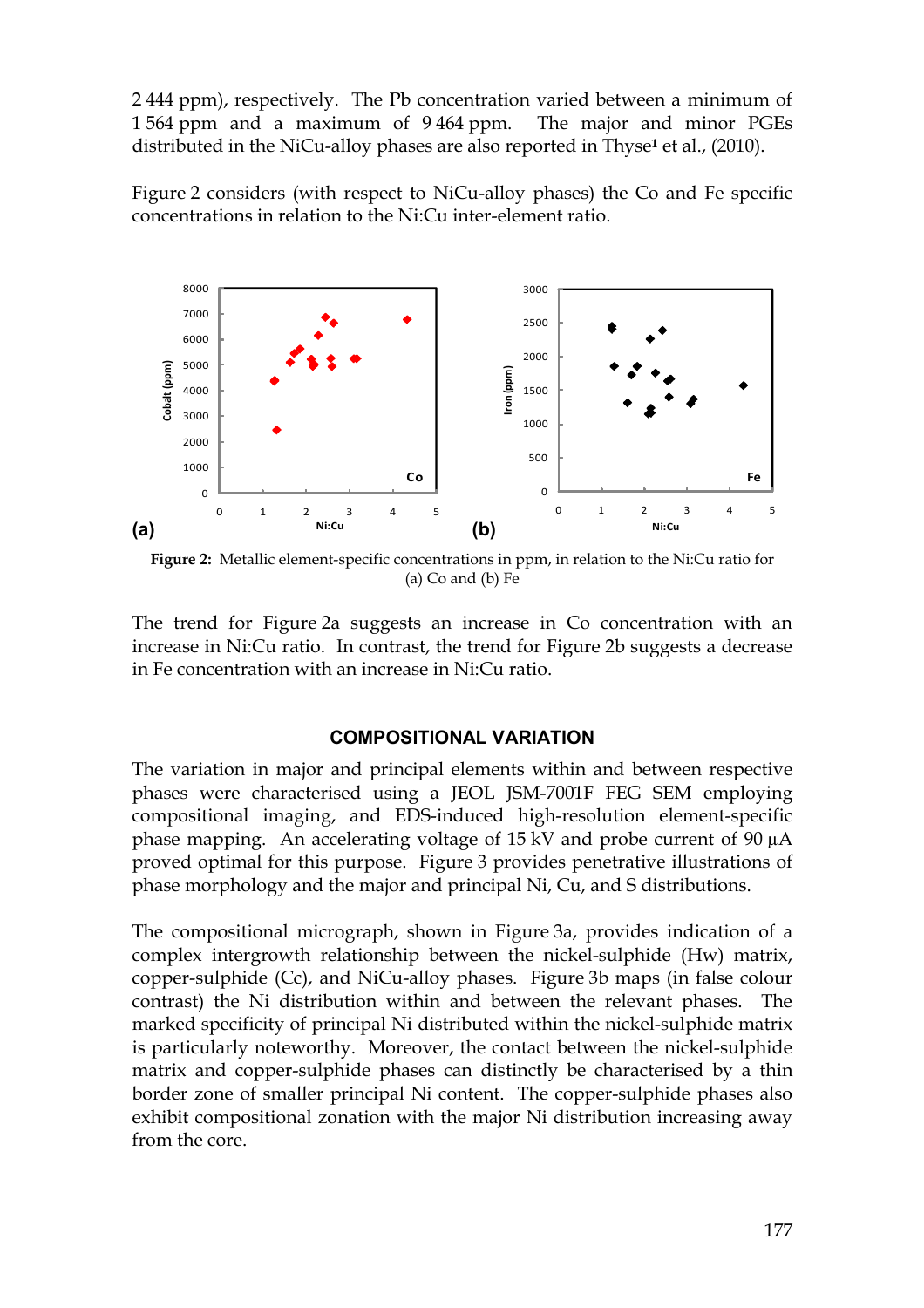

**Figure 3:** SEM-induced (a) compositional micrograph at 10 µm scale bar (b) phase-related Ni distribution map (c) phase-related Cu distribution map (d) phase-related S distribution map at 30 µm scale bar, respectively

Figure 3c maps the Cu distribution within and between the related phases. The copper-sulphide phases exhibit compositional zonation, with the principal Cu distribution generally decreasing away from the core. The mapping also reveals that the core of NiCu-alloy phases can contain more Cu in relation to the rim, as well as in comparison with the adjacent nickel-sulphide matrix.

Figure 4c maps the S distribution within and between the related phases. The mapping reveals that considerably more variable S can be associated with nickel-sulphide phases. In addition, the core of the NiCu-alloy phases contains considerable less S than the rim of the phases.

### **EQUILIBRIUM CRYSTALLIZATION PATHS**

The crystallization of sulphide and alloy phases from a parent sulphide matte is an important event influencing the phase-specific major, minor, and trace metallic distributions.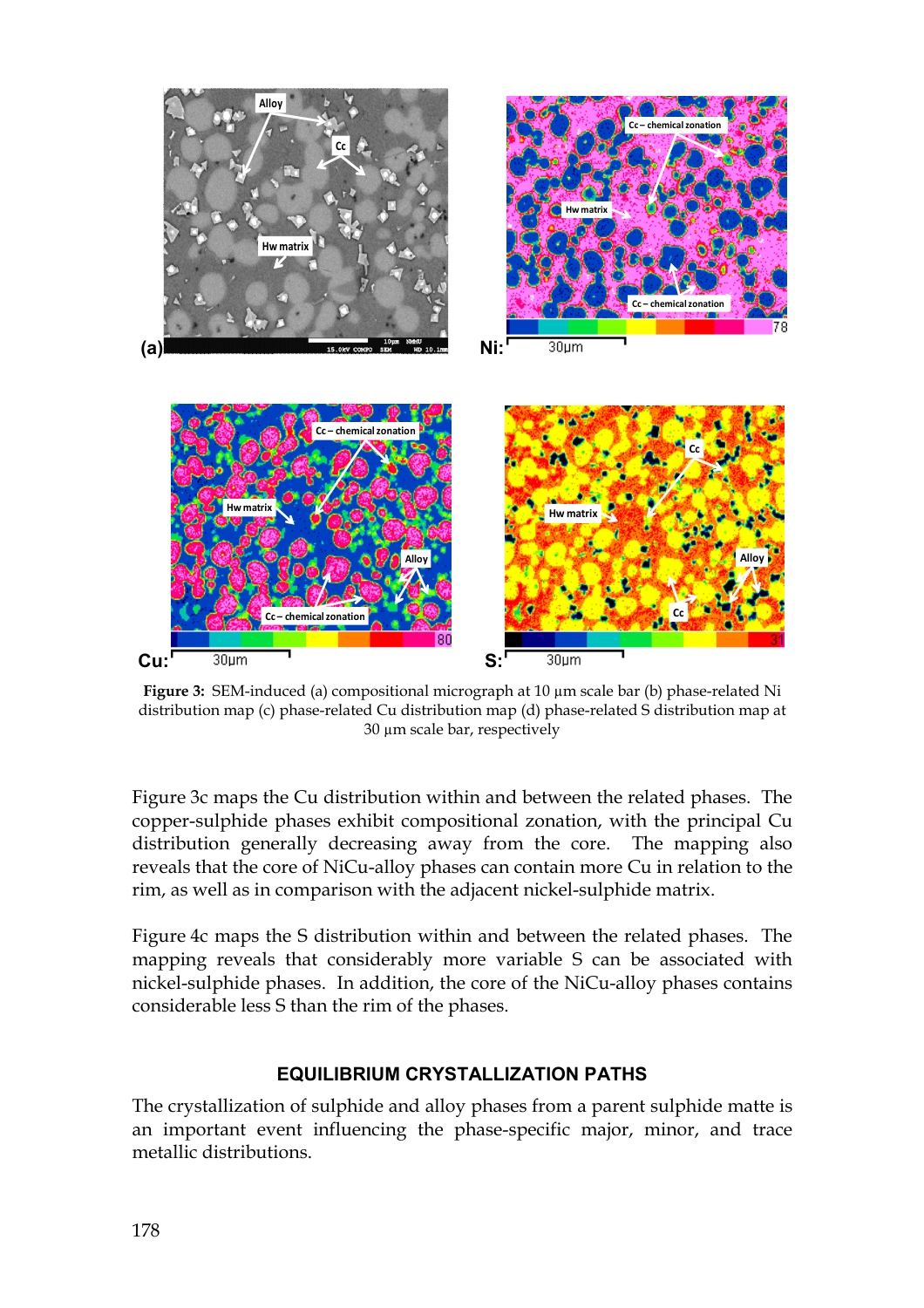Equilibrium crystallization paths were generated with MTDATA, supported by the Mtox matte database**3**, for the low iron-endpoint of interest. The database contains assessed thermodynamic descriptions for the matte system Co-Cu-Fe-Ni-O-S, and thus allows calculations of the equilibrium properties of the phase assemblages from metal-saturated mattes and solid sulphide, to oxide-saturated systems. The equilibrium crystallization paths present masses of stable phases as a function of temperature, over a temperature interval of 200–1500ºC, as shown in Figure 4a.



**Figure 4:** MTDATA solidification simulation showing (a) masses of stable phases as a function of temperature (b) enclosed key in support of phase numbers

Figure 4a indicates the early crystallization of a halite-type (Na-Cl structure) solid solution (phase 14) consisting mainly of NiO, forming at approximately 1380ºC and constituting 6% of the total mass.

The primary crystallization of digenite (phase 7), particularly relevant to this study, occurs at 878ºC, with continued solidification upon cooling to 280ºC. Extracted MTDATA phase-specific compositional data reveals the principal compositional range of Cu varies between 77.14–79.19% for the temperature interval 878ºC–280ºC. The S concentration varies between 20.68–20.27% for the respective temperature interval. Furthermore, metallic elements commonly incorporated in the digenite equilibrium assemblages decrease from 1.72– 0.42% Ni, 4039–1128 ppm Co, and 578–5 ppm Fe during the respective temperature interval. These distributions were obtained from extracted MTDATA phase-specific compositions. The high-temperature digenite phase inverts to beta-chalcocite (phase 38) at 278ºC, with minimal compositional modification upon cooling to 200ºC. Extracted compositional data reveals the beta-chalcocite phase to consist of 79.85% Cu and 20.15% S. The beta-chalcocite phase constitutes approximately 13% of the total mass.

An alloy phase (8) crystallizes at approximately 616ºC and is characterized by significant development in mass at distinct temperatures and finally constitutes 18% of the total mass.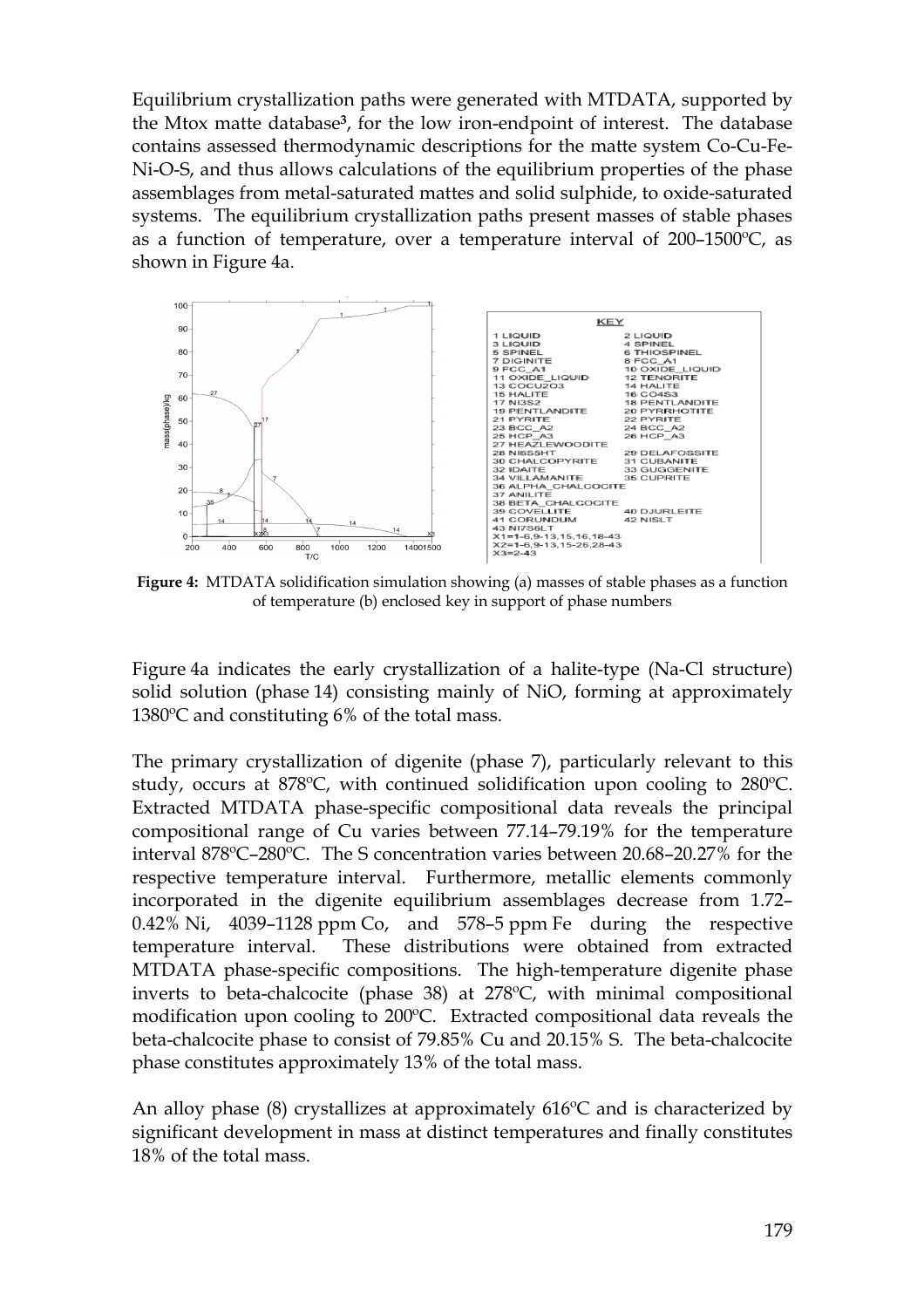The primary crystallization of  $NizS<sub>3</sub>$  (phase 17), largely relevant to this study, occurs at 575ºC, with continued solidification upon cooling to 538ºC. Extracted MTDATA phase-specific compositional data reveals the principal compositional range of Ni varies modestly between 74.51–74.38% for the temperature interval 575ºC–538ºC. The S concentration varies modestly between 24.70–24.92% for the respective temperature interval. In addition, metallic elements regularly incorporated in the  $NizS<sub>3</sub>$  equilibrium assemblages decrease from 5469–4383 ppm Cu, and minimally 7–4 ppm Fe. In contrast, Co increases modestly from 2437–2472 ppm.

The eutectic temperature is predicted to occur just below 575ºC, with subsequent parent sulphide matte consumption. The high-temperature  $NizS<sub>3</sub>$ phase inverts to heazlewoodite (phase27) at 535ºC, with minimal compositional modification upon cooling to 200ºC. Extracted compositional data indicates the heazlewoodite consists of 73.20–73.25% Ni and 26.70% S. The heazlewoodite phase constitutes approximately 63% of the total mass.

# **DISCUSSION**

The results obtained from this study serve to develop an understanding of the distribution of metallic elements during crystallization path events.

# **Nickel-sulphide phases**

Melt composition is probably the most important process variable influencing the phases formed**4**, their composition, and relative abundance. Bulk chemical analyses indicate a slightly lower Ni:S ratio of 2.5 as compared to the average phase-specific compositional ratio of 2.9 as determined from electron probe microanalysis.

The principal constituents of the analysed nickel-sulphide phases (Ni and S) fluctuate considerably. These fluctuations reflect the variable presence of metallic elements incorporated in the nickel-sulphide structures, in particularly Cu. As a consequence, the nickel-sulphide phases exhibit considerable nonstoichiometry. The theoretical nickel-sulphide or heazlewoodite phase data, as indicated by the MTDATA equilibrium assemblages at 200ºC, suggest a composition close to 73.25% Ni, 26.70% S, and 1 021 ppm Co. It therefore seems reasonable to suggest that non-equilibrium copper-enriched nickel-sulphide phases are a common characteristic of this particular low iron-endpoint matte system. Electron probe microanalysis indicates the maximum solubility of Cu in nickel-sulphide phases as 13.84%.

The variable composition of both principal Ni and major Cu, suggests that mutual solid solubility warrants consideration. In addition, complete solubility between Ni and Cu is obvious from Cu-Ni phase diagrams, as both have the same crystal structure (face-centred cubic), nearly the same radii, electronegativity, and valence. It therefore seems reasonable to suggest that major Cu represents atomic substitution of Ni by Cu.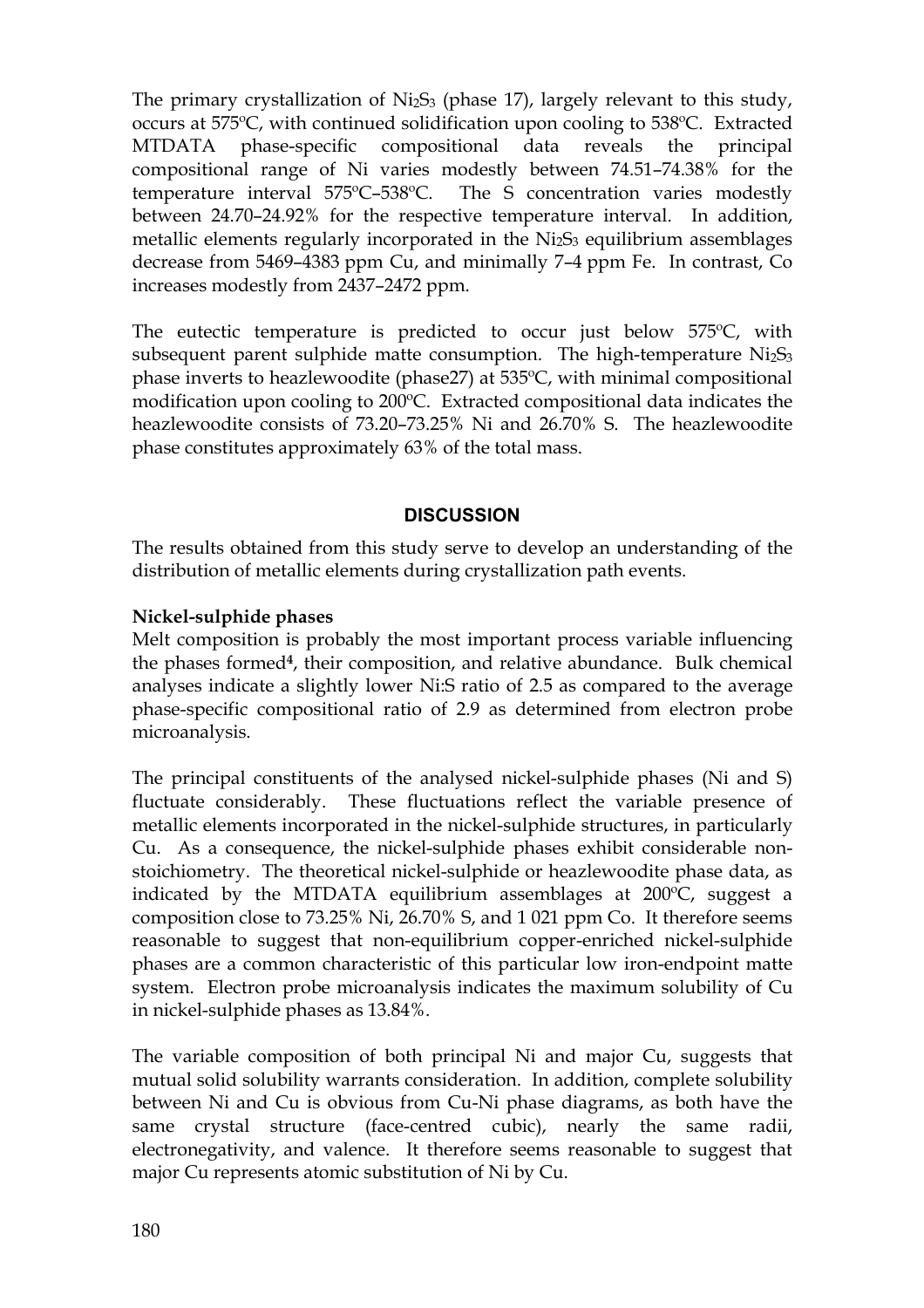Minor Co, Pb, and trace Fe appear to co-exist with principal Ni and S, major Cu and PGEs, within the nickel-sulphide phases. The distribution of the metallic elements was most likely established during the crystallization path events with respect to nickel-sulphide phases. The primary crystallization of  $Ni<sub>2</sub>S<sub>3</sub>$  occurs at 575 $^{\circ}$ C, with continued solidification upon cooling to 538 $^{\circ}$ C. The Ni<sub>2</sub>S<sub>3</sub> phase inverts to heazlewoodite at 535ºC, with minimal compositional modification upon cooling to 200ºC. The distribution of available metallic elements between nickel-sulphide and alloy assemblages would have occurred for a very short temperature range until the eutectic event.

# **Copper-sulphide phases**

The comparative Cu:S ratio (1.5) for the bulk matte is significantly lower than indicated for the average phase-specific compositional ratio (3.5) as determined from electron probe microanalysis.

Cu occurs both in the primary nickel-sulphide phase and as the principal constituent of copper-sulphide phases in addition with S. The principal constituents of the probed copper-sulphide phases vary considerably as well. The variations in Cu and S suggest the characteristic presence of major Ni, and minor Co and Fe, within the copper-sulphide structures, and exhibit nonstoichiometry. The theoretical copper-sulphide phase data, as shown by the MTDATA phase assemblages at 200ºC, suggest a composition close to 79.85% Cu and 20.15% S. This seems to imply that non-equilibrium nickel-enriched copper-sulphide phases are a characteristic feature of the matte system. There appears to be on average more Ni (8.42%) in copper-sulphides, than Cu (5.49%) in nickel-sulphides. Electron probe microanalysis indicates the maximum solubility of Ni in copper-sulphide phases as 15.23%. The distribution of Ni in copper-sulphide phases appears to be a strong function of the variable Cu:S ratio. Microanalytical data suggest that a decrease in Ni concentration can be associated with an increase in Cu:S ratio (see Figure 1a).

The variable composition of principal Cu and major Ni suggests that mutual solid solubility is relevant. Major Ni would therefore represent atomic substitution of Cu by Ni. In addition, compositional zonation, as shown in Figure 3c, supports the submission that metallic elements are probably incorporated within the copper-sulphide phases in solid solution.

Minor Co and Fe appear to co-exist with principal Cu and S, major Ni, and PGEs, within the copper-sulphide phases. Microanalytical data suggest that a modest decrease in Co can be associated with an increase in Cu:S ratio (see Figure 1b), facilitated by the increase in principal Cu. This seems to suggest that Co and Ni display compatible distribution behaviour in the coppersulphide phases.

The distribution of the metallic elements was most likely established during the crystallization path events with respect to copper-sulphide phases. The equilibrium crystallization path, as simulated by MTDATA, indicates that the primary crystallization of digenite occurs at 878ºC, with continued solidification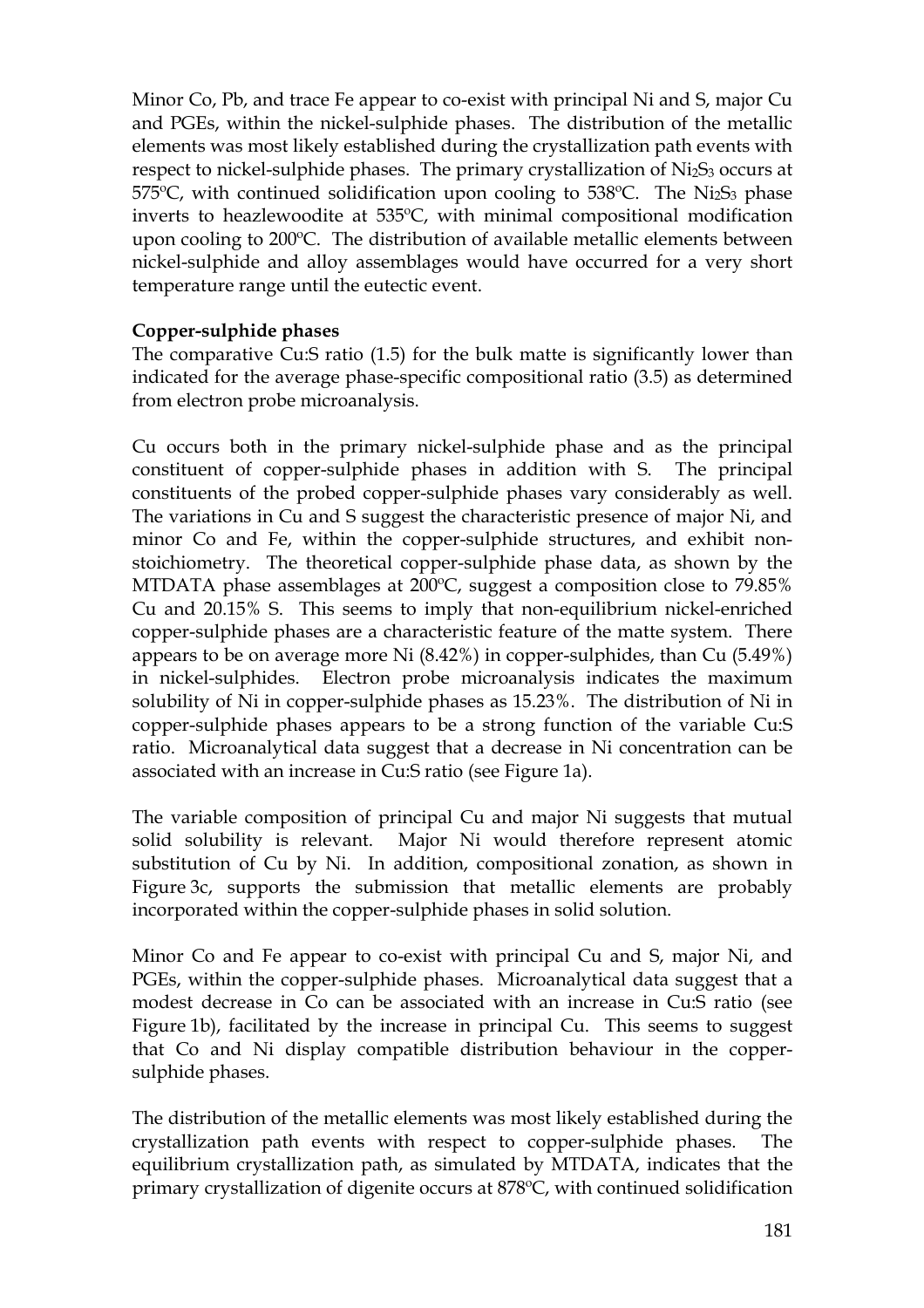upon cooling to 280ºC. Digenite inverts to beta-chalcocite at 278ºC, with minimal compositional modification upon cooling to 200ºC. The distribution of available elements between phase assemblages for copper-sulphide, alloy, and nickel-sulphide would have occurred for a very short temperature range until the subsequent consumption of the parent matte. It seems reasonable to suggest that the presence of major Ni controls the Co budget of copper-sulphide phases.

# **NiCu-alloy phases**

The comparative Ni:Cu ratio (1.7) for the bulk matte is slightly lower than indicated for the average phase-specific compositional ratio (2.1) as determined from electron probe microanalysis.

Ni occurs as the principal constituent of primary alloy phases, nickel-sulphide phases, and as major element in primary copper-sulphide phases. Cu occurs as the principal constituent of primary alloy phases, copper-sulphide phases, and as major element in primary nickel-sulphide phases. The S concentration for alloy phases varies between a minimum of 1.76% and a maximum of 14.97%, and its presence appears to be a strong function of the total metallic elements incorporated in the alloy phases. In addition, characteristic variation of the principal Ni and Cu concentrations suggest the incorporation of minor Co, Pb, Fe, and major PGEs.

The variable composition of principal Ni and Cu, including PGEs, suggests that mutual solid solubility is relevant. Major PGEs in association with Cu would therefore represent atomic substitution of Ni with PGEs and Cu in the alloy structure. Compositional zonation, as shown in Figure 3c, supports the submission that Cu is probably incorporated within the alloy structures in solid solution. Moreover, high-resolution bright-field TEM images**<sup>1</sup>** show that major PGEs are probably incorporated within the alloy structure in solid solution.

The distribution of Co (see Figure 2a) suggests an increase in element-specific concentration with an increase in Ni:Cu ratio. The trend is in good agreement with the distribution for Co in copper-sulphide phases. In contrast, the distribution for Fe (see Figure 2b) indicates a decrease in element-specific concentration with an increase in Ni:Cu ratio. Furthermore, there seems to be a strong correlation between Fe in the bulk matte (0.15%) and the phase-specific average (0.17%). It seems reasonable to suggest that the increase in Ni:Cu ratio, facilitated by progressive Ni diffusion from parent matte to alloy structures, controls the Co budget of alloy phases. In contrast, a decrease in Ni:Cu ratio, facilitated by progressive Cu diffusion from Cu-enriched matte to alloy structures, would control the Fe budget of the alloy phases.

### **CONCLUSIONS**

The nickel-sulphide, copper-sulphide, and NiCu-alloy phases include evidence of phase-specific metallic element heterogeneities. In addition, the distribution of the metallic element heterogeneities during crystallization path events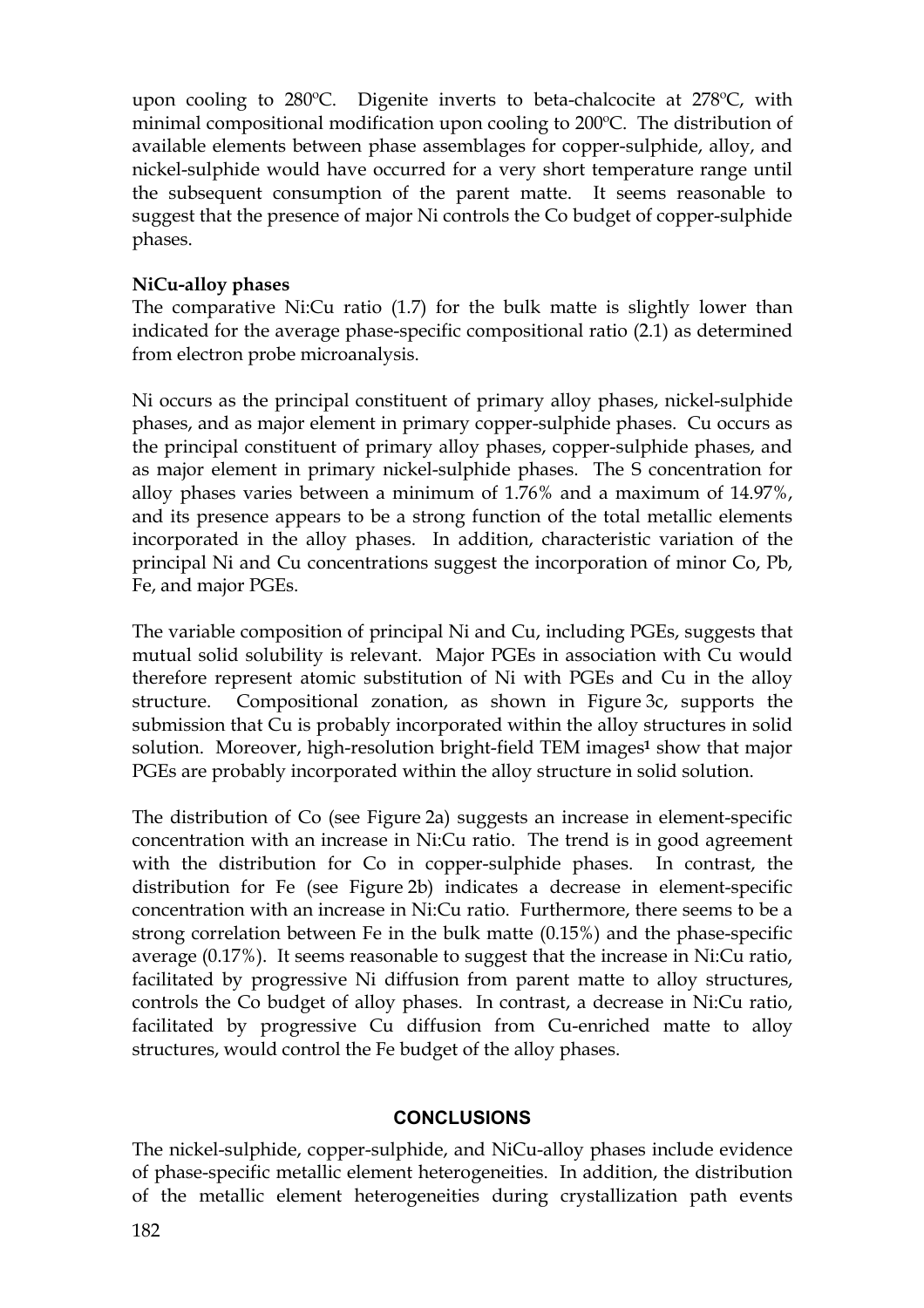appears to be poorly understood. The present study has demonstrated that major Ni incorporated during copper-sulphide crystallization would serve to mobilize minor Co towards distribution in copper-sulphide phases. In addition, solid solution substitution of Cu by Ni is manifested by compositional zoning of copper-sulphide phases. Constraints on the distribution of these elements can be placed by evidently increasing the Cu:S ratio of the respective phases. This can perhaps be done by improving the control of the bulk matte composition.

The role played by Ni during alloy crystallization suggests that minor Co was also mobilized along with an increase in principal Ni. Fe, in contrast, seems to be incompatible with principal Ni. In addition, solid solution substitution of Ni with PGEs and Cu is manifested by compositional zoning of NiCu-alloy phases. It could perhaps be significant to place constraints on the Ni:Cu ratio, thereby allowing the alloy phases to act as primary collectors for the available PGEs. This could improve the metallurgical quality of the matte and impact positively on subsequent processing.

# **ACKNOWLEDGEMENTS**

Lonmin, Western Platinum is thanked for financial support and permission to publish the results of this study. The contributions of the staff at the electron microscopy unit at NMMU are gratefully acknowledged.

### **REFERENCES**

- 1. E.L. Thyse, G. Akdogan, J.H. Neethling, E.J. Olivier, P. Taskinen, and J.J. Eksteen, Partitioning of PGEs in nickel converter matte phases: direct observations by electron microscopy and electron probe microanalysis, Process Mineralogy '10, Vineyard Hotel, Cape Town, Minerals Engineering International, 2010.
- 2. E.L. Thyse, G. Akdogan, and J.J. Eksteen, in press, The effect of changes in iron-endpoint during Peirce-Smith converting on PGE-containing nickel converter matte mineralization, Minerals Engineering. doi: 10.1016/j.mineng.2010.09.022.
- 3. J. Gisby, A. Dinsdale, and P. Taskinen, Predictive thermochemistry of oxide and sulfide systems, Proc. EMC 2007 (Vol. 4), Düsseldorf, 11–14 June 2007, GDMB, Clausthal-Zellerfeld, 2007, pp. 1721-1736.
- 4. P. Hayes, Process Principles in Minerals & Materials Production, 3rd edition, Hayes Publishing, 2003.



#### **Elton Thyse**

*Facility and Laboratory Manager / Researcher, University of Stellenbosch*  Elton Thyse was born and schooled in Wellington, South Africa. He attended Wits University in Johannesburg where, in 1995, he obtained a BSc. Mining Engineering degree. During the same year

he joined De Beers Consolidated Mines at Premier Mine as a Graduate Mining Engineer. He then subsequently joined the Technical Services Department at Kimberley Mines, as a Mining Engineer specialising in the geo-technical field, where he worked for approximately four years. In 1999, he joined the Mining